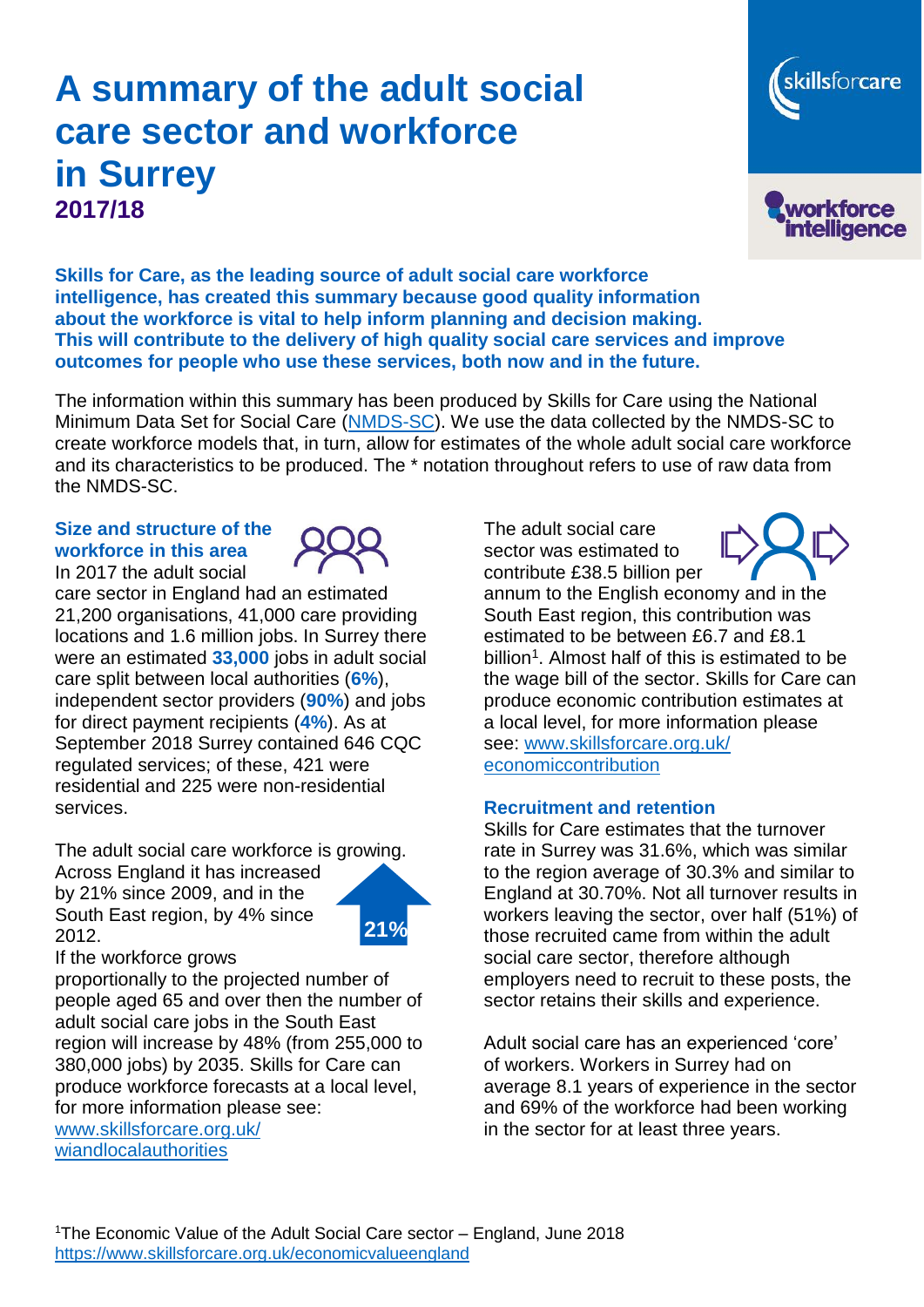Skills for Care estimates that in Surrey, 12.3% of roles in adult social care were vacant, this equates to around 4,100 vacancies at any one time. This vacancy rate was higher than the region average, at 8.7% and higher than England at 8.0%.

Using both workforce intelligence evidence and our links with employers and stakeholders across England, we know that recruitment and retention is one of the largest issues faced by employers. We have many resources and tools available to employers to help with recruitment and retention issues. For more information please visit: [www.skillsforcare.org.uk/recruitment](http://www.skillsforcare.org.uk/recruitment-retention)[retention](http://www.skillsforcare.org.uk/recruitment-retention)

## **Staffing overview**

The estimated number of adult social care jobs in the Surrey area was 33,000 including 2,700 managerial roles, 1,600 regulated professionals, 24,500 direct care (including 19,000 care workers), and 4,700 other-noncare proving roles.

The average number of sickness days taken in the last year in Surrey was 4.6 (4.8 in South East and 5.1 across England). With an estimated directly employed workforce of 29,000 this would mean employers in Surrey lost approximately 133,000 days to sickness in 2017/18.

Around a fifth (22%) of the workforce in Surrey were on zero-hours contracts.

## **Chart 1. Proportion of workers on zero hours contracts by area**



More than half (55%) of the workforce worked on a full-time basis, 31% were parttime and the remaining 14% had no fixed hours.

### **Demographics**

The majority (80%) of the workforce in Surrey were female and the average age was 43.7 years old. Those aged 24 and under made up 9% of the workforce and those aged over 55 represented 24%. Given this age profile approximately 7,900 people will be reaching retirement age in the next 10 years.

Nationality varied by region, in England 83% of the workforce were British, while in South East this was 77%. An estimated 66% of the workforce in Surrey had a British nationality, 18% had an EU nationality and 16% had a non-EU nationality, therefore there was a higher reliance on EU than non-EU workers.

## **Pay**

Table 1 shows the full-time equivalent annual or hourly pay rate of selected job roles in Surrey (area), South East (region) and England. These data were captured for the local authority sector as at September 2017 and the independent sector as at March 2018. At the time of analysis the National Living Wage was £7.50.

Skills for Care can produce national living wage tools and analysis at a local level, for more information please see: [www.skillsforcare.org.uk/NLW](http://www.skillsforcare.org.uk/NLW)

#### **Table 1. Average pay rate of selected job roles by area**

|                                 | <b>England</b> | Region  | Area    |
|---------------------------------|----------------|---------|---------|
| Full-time equivalent annual pay |                |         |         |
| Social Worker*                  | £34,900        | £34,300 | £37,400 |
| Registered nurse <sup>*</sup>   | £29,400        | £30,400 | £31,300 |
| <b>Hourly pay</b>               |                |         |         |
| National Living                 |                |         |         |
| Wage                            | £7.50          | £7.50   | £7.50   |
| Senior care worker              | £8.96          | £9.22   | £9.67   |
| Care worker                     | £8.19          | £8.37   | £8.64   |
| Support and                     |                |         |         |
| outreach                        | £9.37          | £9.69   | £10.30  |

\*Statutory sector social workers only.

\*\*Independent sector registered nurses only.

Please note that pay varies by sector, with local authority pay generally being higher than independent sector pay.